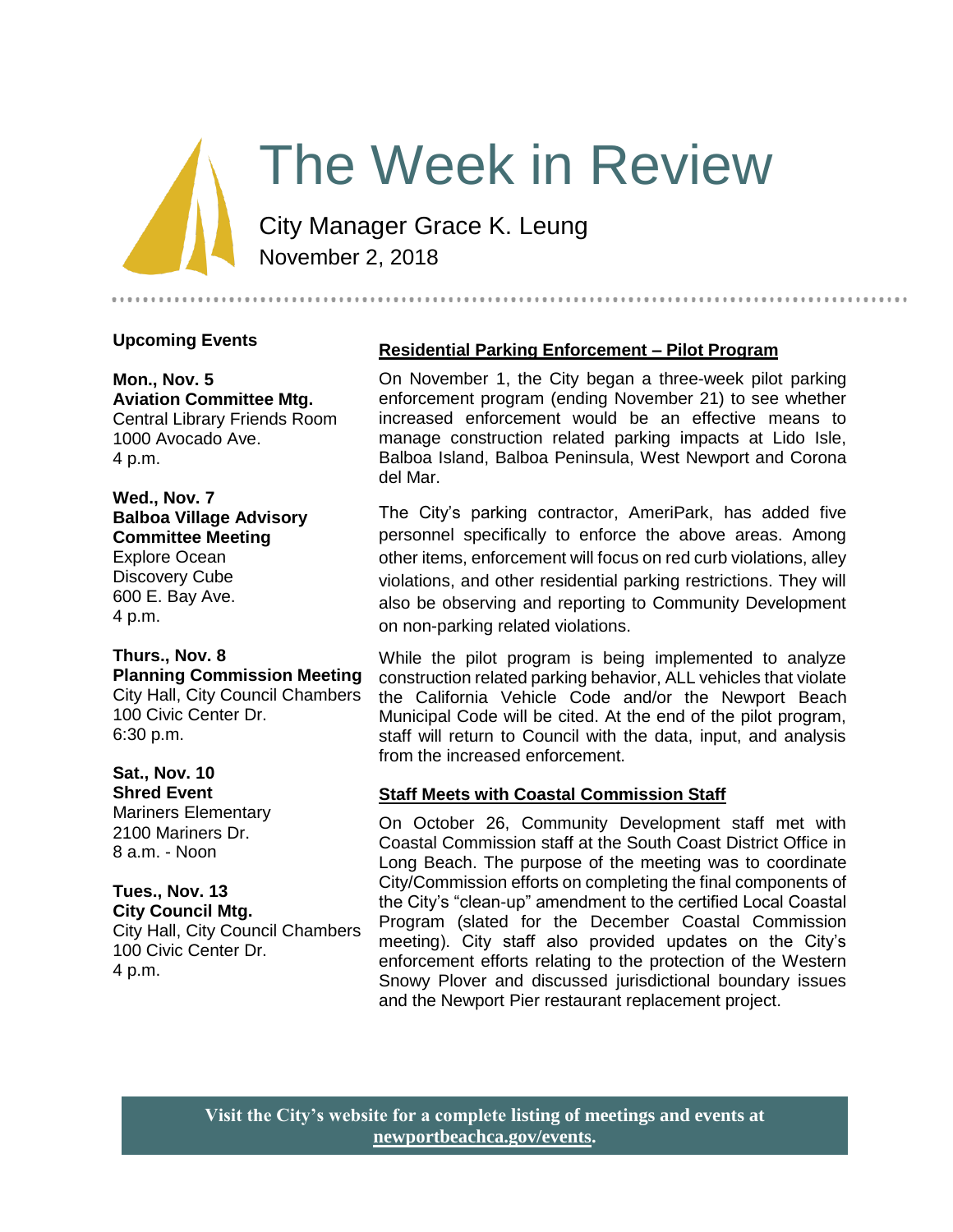**Tues., Nov. 13 CERT All Hands Meeting/Wildland Fire Workshop**

Central Library Friends Room 1000 Avocado Ave. 6:30 p.m.

# **Thurs., Nov. 15**

**Zoning Administrator Mtg.**

City Hall, Corona del Mar Conference Room (Bay1E) 100 Civic Center Dr. 3 p.m.

# **Small Cell Master License Agreement Discussions with AT&T**

Staff from the Community Development Department and City Attorney's Office conferenced with representatives from AT&T's external affairs and legal team to finalize negotiations on the City's Master License Agreement to allow AT&T to begin deployment of small cell wireless telecommunications facilities in Newport Beach. Once finalized, the agreement will be presented to City Council for review and consideration of approval.

## **Newport Pier Restaurant**

Staff from the Community Development Department met with the owners of BlueWater Grill restaurant to discuss ongoing lease negotiations for a new restaurant at the Newport Pier. An application to demolish the existing restaurant has been submitted to the California Coastal Commission and will allow the City to move forward with design of the new building.

## **Solar Project at Fletcher Jones**

Fletcher Jones Motorcars proposes to install a 1,173.6 kW solar photovoltaic (PV) system that covers approximately 70,000 square feet of the existing top level parking area of the dealership. The system will support several dealerships as the backbone of the sales system, especially in the event of rolling blackouts. The shade and cover for the rooftop parking area will lower the temperature rise of that deck level which allows for less energy to cool the building. Lights that are mounted underneath the PV panel will deflect the lighting on that level downward. City staff worked with the design team to resolve key construction and life-safety issues to help achieve the owner's desired eco-friendly project that benefits both the business and environment.

## **Western Snowy Plover Management Plan Update**

City planners are developing a scope of work to bring on a western snowy plover expert to review the City's draft plan. The expert would conduct a comprehensive review of the existing draft plan and suggest edits to address comments received from citizens, resource agencies, and other interested parties. The updated plan would then be released for additional public comment and another community meeting would be held prior to submitting the plan to the Coastal Commission for their review.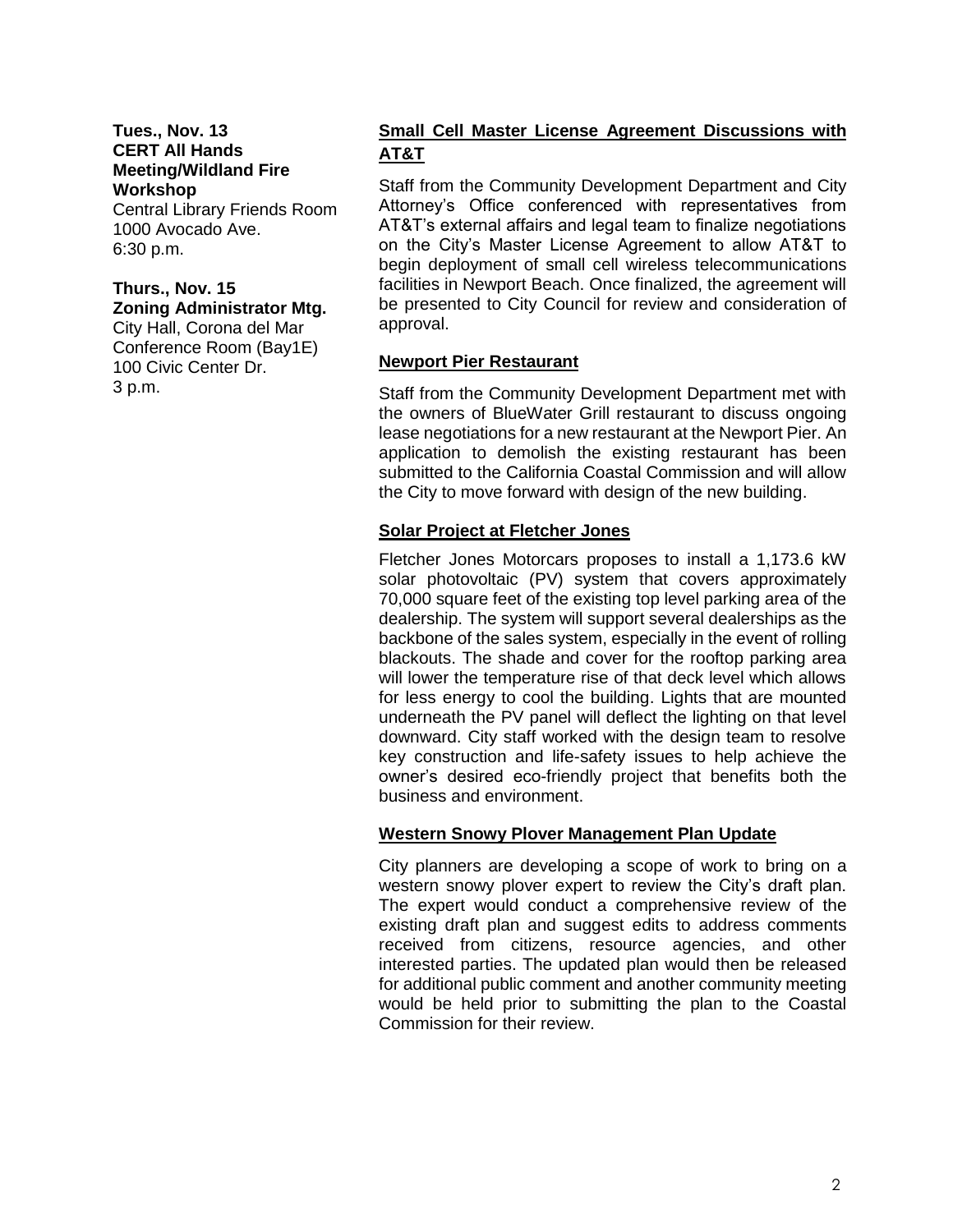## **State Housing Law Updates**

This week staff participated in the first Regional Housing Needs Assessment (RHNA) Subcommittee meeting held by the Southern California Association of Governments (SCAG). Per State housing law, the subcommittee is tasked with developing the RHNA allocation that represents existing and future housing needs for every jurisdiction (city and county) for a specified time period. The last RHNA cycle, also known as the fifth RHNA cycle, was completed in October 2012. The RHNA process is divided into four main steps: the regional determination, methodology, draft RHNA allocation, and final RHNA allocation. The next RHNA cycle, also known as the sixth cycle, will cover the planning period October 2021 through October 2029, and will be adopted by October 2020. Due to recent legislation, a number of changes will be incorporated into the development and methodology for the sixth RHNA cycle. Staff will continue to monitor each subcommittee meeting.

This week staff also attended the State Housing and Community Development workshop on new housing laws that will affect the City's Annual Housing Element progress report, potential funding opportunities and our 2021-2029 Housing Element Update. The following are highlights:

- **Draft Senate Bill 35 Implementation Guidelines** Senate Bill 35 requires cities to streamline and approve certain affordable housing development through an objective ministerial approval process.
- **Annual Progress Reports** Assembly Bill 879 and Senate Bill 35 changed the Annual Progress Report requirements for Housing Elements.
- **Senate Bill 2 technical assistance and funding** New opportunities for funding and technical assistance to meet requirements of new laws and promote housing.

# **Treasury Report**

The September 2018 Treasury Report is available on the City's website at: [www.newportbeachca.gov/treasury.](http://www.newportbeachca.gov/treasury)

As of September, the City's portfolio totaled just over \$244 million, from all sources. Roughly \$26 million of this portfolio was highly liquid, meaning it was available for cash flows associated with day-to-day operations and cash funding of major construction expenditures.

The short-term portfolio (\$195 million) had a weighted average effective maturity of 1.80 years. With interest rates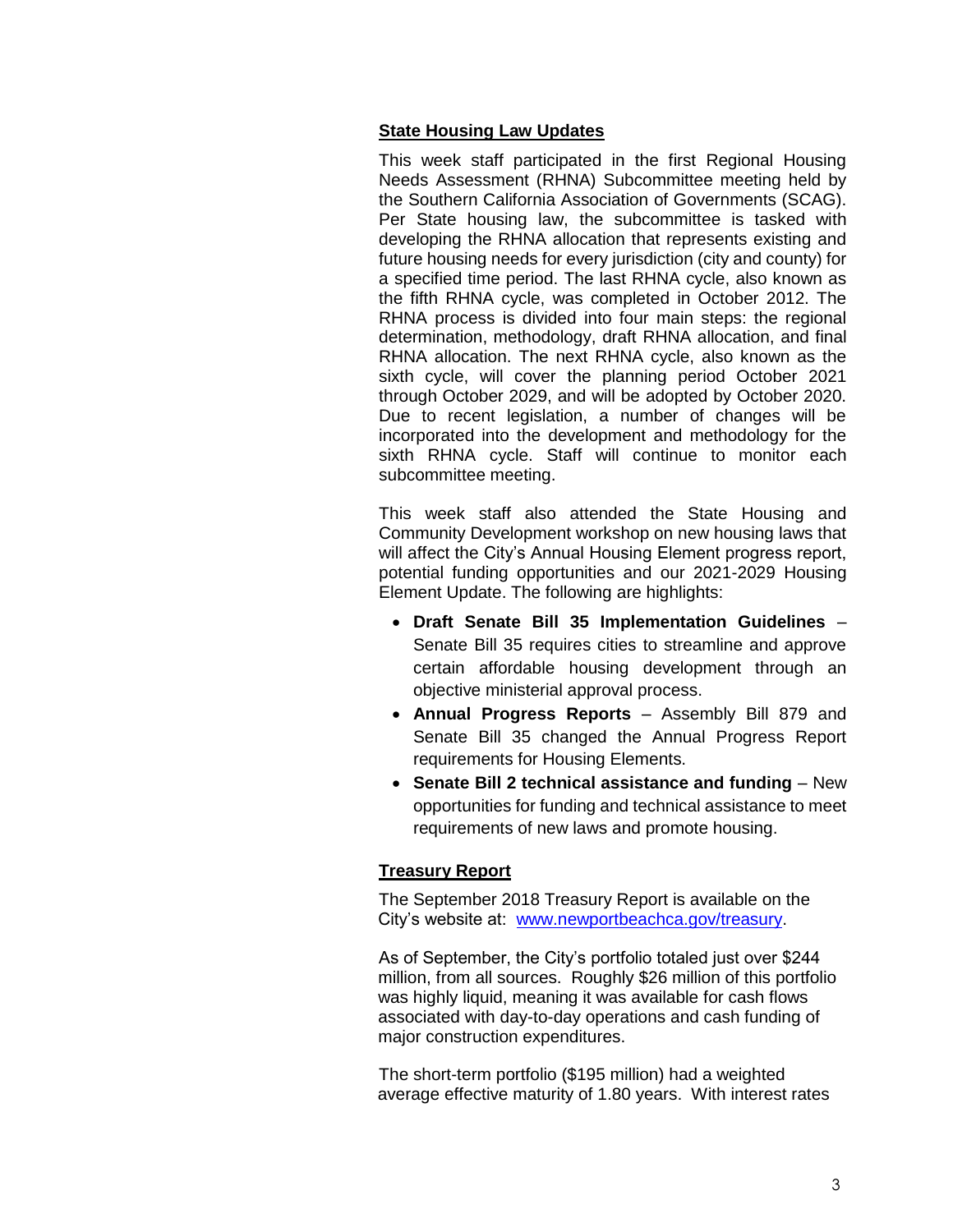on the rise, the total return for the short-term portfolio was suppressed by unrealized losses from the declining market value of bonds (bond values move inversely to the direction of interest rates). Including these unrealized losses, the trailing twelve months' total return was 0.54%. This return compared favorably to our benchmark for the same period, the BAML 1-3 Year Treasury index, which returned 0.04%. The income yield on the portfolio, a better measure of income derived from the portfolio, was 1.63%.

## **City Awarded \$1.68M Grant for the Newport Bay Water Wheel Project**

The California Ocean Protection Council has awarded the City a \$1.68 million grant to fund the Newport Bay Water Wheel Project. The grant money comes from funding generated by the Water Quality, Supply, and Infrastructure Improvement Act of 2014 (Proposition 1). Mayor Duffield traveled to Santa Cruz to address the Ocean Protection Council during its October 25 meeting and explain the importance of the project to Newport Beach. Once in place in the Upper Newport Bay, the water wheel will help the City to capture up to 80 percent of the floatable trash and debris that enters the bay from the San Diego Creek. The project will help prevent the trash from ending up on lower bay beaches and in the ocean. It is also expected to significantly improve bay water quality. The City will now work to obtain the necessary regulatory permits. Baltimore was the first city in the United States to use the water wheel and Newport Beach is expected to be the first West Coast city to use the device.

#### **West Coast Highway Median Landscaping**

The landscape maintenance project on West Coast Highway is nearly complete. All the plants are in and the contractor will apply stain to the existing concrete in the medians.

#### **Police Department Remodel Update**

Updates to parts of the Police Department are now complete. The detectives' area was revitalized to provide new workstations, meeting and interview rooms, fresh paint, and new LED lighting. The project also modernized the squad room by renovating an old mail delivery area into a small kitchen area. Tables in the squad room now can be retracted and stored, allowing the room to convert to a training area.

## **Utilities Respond to Emergencies Day and Night**

Behind the scenes, the Utilities Department staff is on-call throughout the day and night. The last two weeks seemed to be particularly noteworthy with after-hours responses.